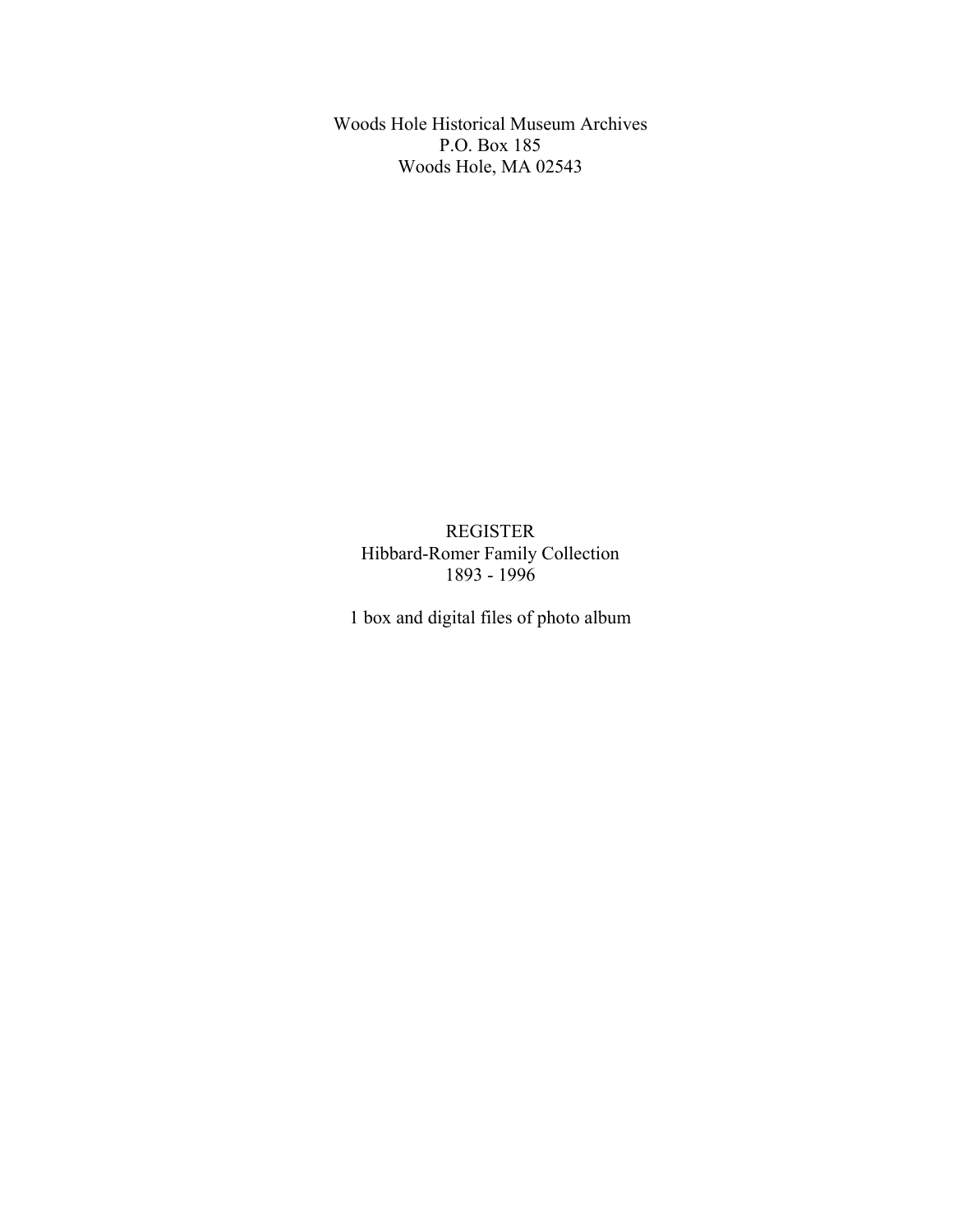## **HISTORY**

*History (edited 2016 by SFW) written by Jennifer S. Gaines, C. 1996:*

This collection was created mostly by Hope Hibbard, who first came to Woods Hole and the MBL in 1917 to take the Invertebrates course. She returned for many years, first as a student and later as a researcher. She earned her PhD. at Bryn Mawr, taught at Elmira College for three years and won a fellowship to the Sorbonne where she earned another PhD. She then joined the Zoology Department at Oberlin College in 1928 and taught there until 1961 when she retired. During most years she returned to the MBL. She bought the house at 37 Buzzards Bay Avenue in Woods Hole in 1947 (?), divided the property and resold the house in 1948, keeping the barn (33 Buzzards Bay Avenue) as a summer house for herself.

Hope's sister Ruth met her future husband at Woods Hole in the summer of 1922. He was Alfred Romer, a researcher. Part of this collection concerns his canoe, the Rhamphorynchus, which he bought in Woods Hole in 1922. It is a canvas-covered wood-framed Old Town canoe. The boat was stored in the Hibbard barn at 33 Buzzards Bay Avenue until the summer of 1996, when the heirs, children of Al and Ruth, specifically Sally Hibbard Romer Evans, donated it to the Woods Hole Historical Collection. It was hung in the Swift Boat Barn when that was finished in 1996.

#### **SCOPE**

This collection includes material on the purchase and renovation of the barn at 33 Buzzards Bay Avenue, photographs of the MBL and family and assorted booklets related to Woods Hole and the MBL.

The photo albums are a priceless collection of the years  $1917 - xx$  in Woods Hole and the activities of MBL researchers and their friends and family in the summers. There are not a lot of images of research being done. The images contain a few portraits of MBL researchers and instructors. Principally the photos show leisure time activities and field trips of MBL researchers on the *Cayadetta* and on other vessels, as well as swimming, picnics, games and lots of fun. Unfortunately most of them are not identified or labeled.

The photos in the albums were scanned individually and the original albums returned to the family. The files numbers are 2123-2459 in the Museum's Archival digital collection, both as large files (TIFFs) and small files (JPEGs).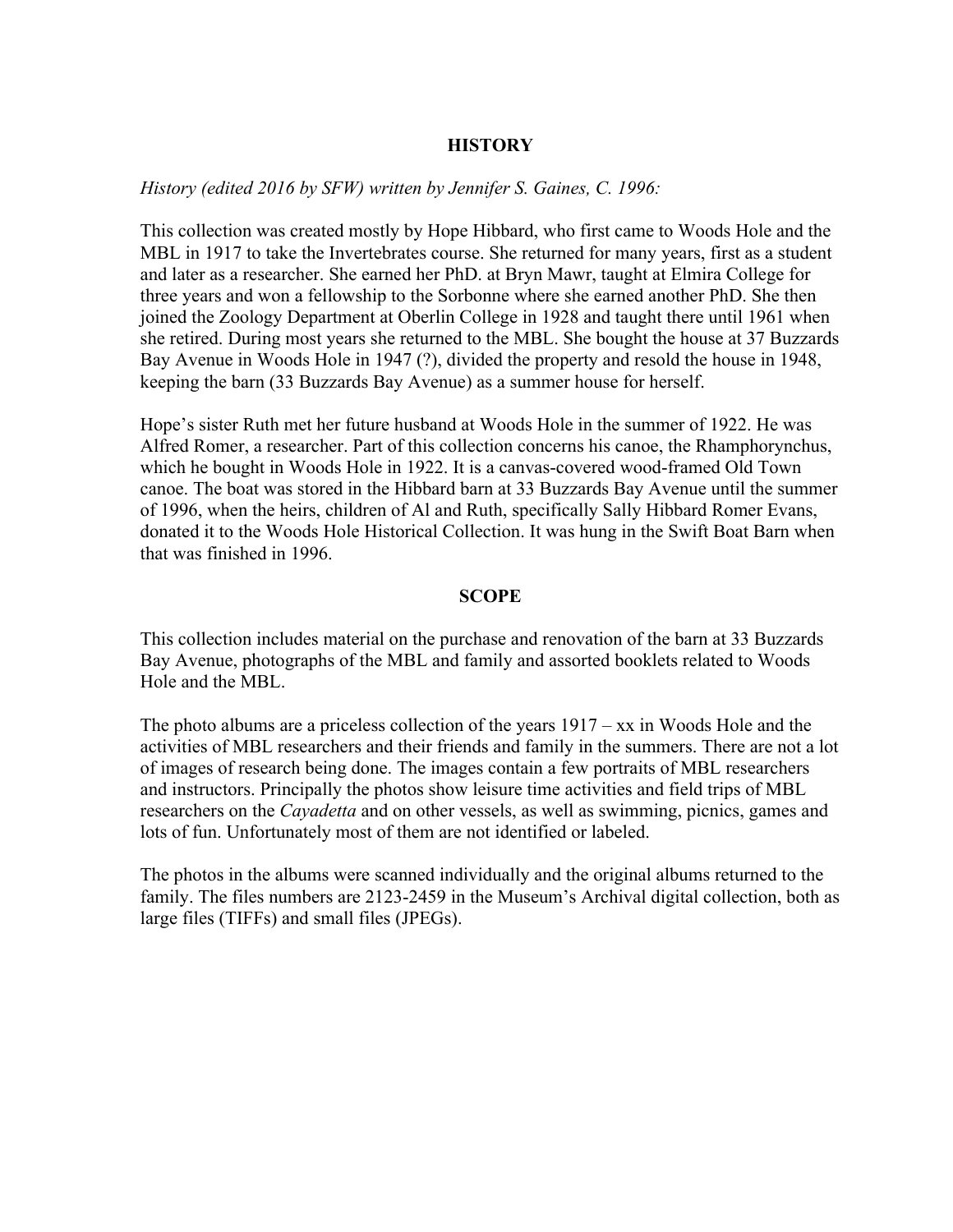# **HIBBARD-ROMER COLLECTION**

## **BOX 1**

- 1. Hibbard-Romer Administrative file
- 2. Hope Hibbard (1893-1988)
	- a. Typed manuscript. Autobiographical notes (2 pp.)
	- b. Typed manuscript. Notes from her memorial service in Oberlin, Ohio (1988)
	- c. Hope Hibbard's War Emergency Police Pass (signed by Harold L. Baker, Chief of Police), n.d. (World War II)
- 3. Barn (33 Buzzards Bay Avenue) Correspondence 1947-1948
	- a. Typed letter. Letter from Edward E. Swift to Miss Hibbard, August 20, 1948. *Describes origin of the barn (1890s).* Also xerox copy.
	- b. Typed postcard. Note from Edward E. Swift to Miss Hibbard, August 21, 1948. *States barn was built in 1891.*
	- c. Map of Woods Hole showing Hibbard barn
	- d. Typed letter. Letter to Russell Morris, Falmouth, Mass., April 1, 1948 about renovating the barn.
	- e. Typed letter. Letter to Captain Smith, May 20, 1948 about selling the house. On Oberlin College letterhead.
	- f. Postcard. Postcard addressed to Stanley N. Eldridge with form on back. *Stanley N. Eldridge was the weekly inspector for the protective association run by the MBL for their seasonal researchers' homes.*
	- g. Handwritten notes. Hope's Barn (as told to Jeanne in mid 1980s). Xerox copy.
	- h. Photographs. Xerox copies of 3 photos of barn.
- 4. Barn (1947-1954)
	- 4A. Invoices
	- 4B. Receipts, checks (in wallet-folder)
- 5A. Canoe *Rhamphorhynchus*: Articles
	- a. Typewritten manuscript. The Story of the Rhamphorynchus by Sally Hibbard Romer Evans with help from Jeanne Hibbard Stephens and James H. Romer, 1986.
	- b. Newsletter. Mainsheet, Fall 1988, with article on the *Rhamphorhynchus.*

5B. Canoe *Rhamphorhynchus*: Miscellaneous material (bills, booklets, instructions, restoration work)

- a. Order with description of canoe and outfitting details from Old Town Canoe to the Penzance Garage, April 27, 1922. Xerox copy.
- b. Invoice. Original bill from Penzance Garage to A.S. Romer, June 1, 1922.
- c. Typed letter. Letter from Old Town Canoe Company, August 9, 1946, from Braley Gray to Mrs. A.S. Romer.
- d. Business card. Business card from Woods Hole Marine Railway and Supply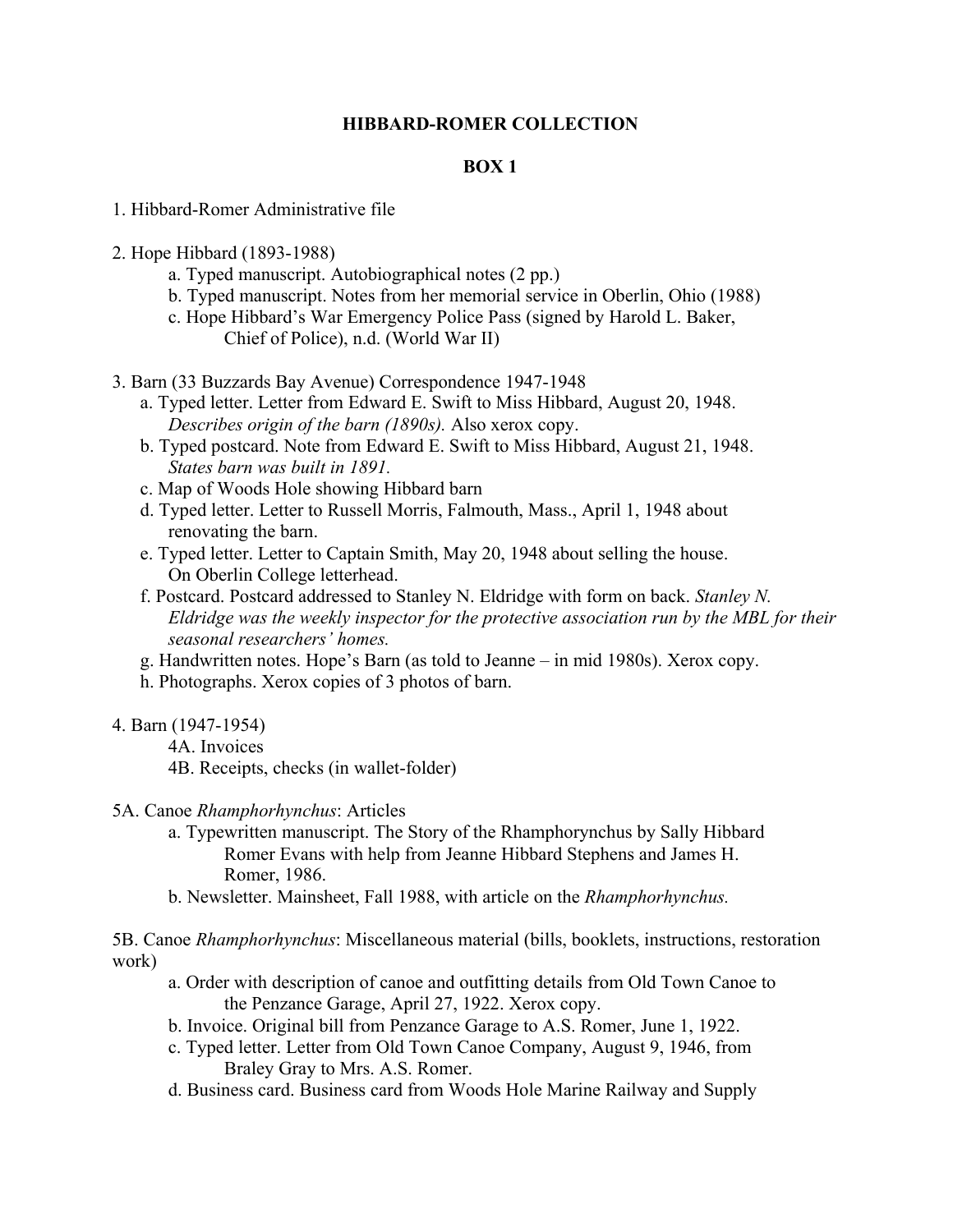Co., Inc.

- e. Notes on paper. Notes on paper labeled "Canoe" from Arthur "Pinky" LeBlond, Woods Hole Marine Railway and Supply Co., June 1977.
- f. Handwritten letter. Letter from Richard Campbell, Woods Hole Marine Railway and Supply Co., Inc., February 2, 1978, to Mrs. Alfred S. Romer, about work being done on canoe.
- g. Pencil drawing. Sketch and dimensions of floorboards for the canoe, September 1987.
- h. Booklet. Old Town Canoes, Old Town, Maine, U.S.A. "Canvas-Covered Water Craft and Their Equipments" manufactured by Old Town Canoes Company, Old Town, Maine, U.S.A., 1910. Reprinted 1981 by the Wooden Canoe Heritage Association, Ltd. P.O. Box 5634, Madison, WI 53705.
- i. Printed card. Directions for Refinishing. N.D.
- j. Printed sheet. Directions for Stopping Leaks and Making Patches in the Canvas Covering of CANOES and BOATS. Accompanying REPAIR KIT put up By Old Town Canoe Co., Old Town, Maine, U.S.A.
- k. Photographs. Four 4 x 6 inch color prints of Alan Lunn (restorer) with canoe (2), photo of canoe (1), detail of the Rhamphorhynchus painted on the bow (starboard side) (1), 1996.
- 5C. Canoe *Rhamphorhynchus*. Paper patterns and drawing. Patterns and drawings for silhouette of the *Rhamphorhynchus* to be painted on canoe's bow (starboard side).
- 6. Photographs: 1890s (5, with 4 being by Baldwin Coolidge) *Baldwin Coolidge originals are in Baldwin Coolidge Small Box, Oversize Family Collection. Xerox copies are in this folder*
	- X-1 Invertebrates MBL 1896 (7900, Digital File No. 2714), with numbered key on mat. Photograph by Baldwin Coolidge. Xerox copy.
	- X-2. U.S. Fish Commission, Piers, Basins, Stores, 1891 (Digital File No. 2713) Photograph by Baldwin Coolidge. Xerox copy. *Taken from west side.*
	- X-3. U.S. Fish Commission Laboratory and Residence with small boat basin (5147, Digital File No. 2715). Photograph by Baldwin Coolidge. Xerox copy. *Taken from Great Harbor looking north.*
	- X-4. Penikese (spelled "Pennikese" on photo) (Digital No. 2712). Photograph by Baldwin Coolidge. Xerox copy.
	- X-5. MBL and Fisheries buildings, Woods Hole. Two panoramic photos mounted on a card
- 7. Photographs: MBL (black and white) (1900s-1920s)
	- People collecting in shallow water (Naushon?)
	- Lab interior
	- Lab interior
	- *Cayadetta* going out (Penzance in background and catboat)
	- Captain Veeder (in *Cayadetta* wheel house), Engineer Lewis and "Algie"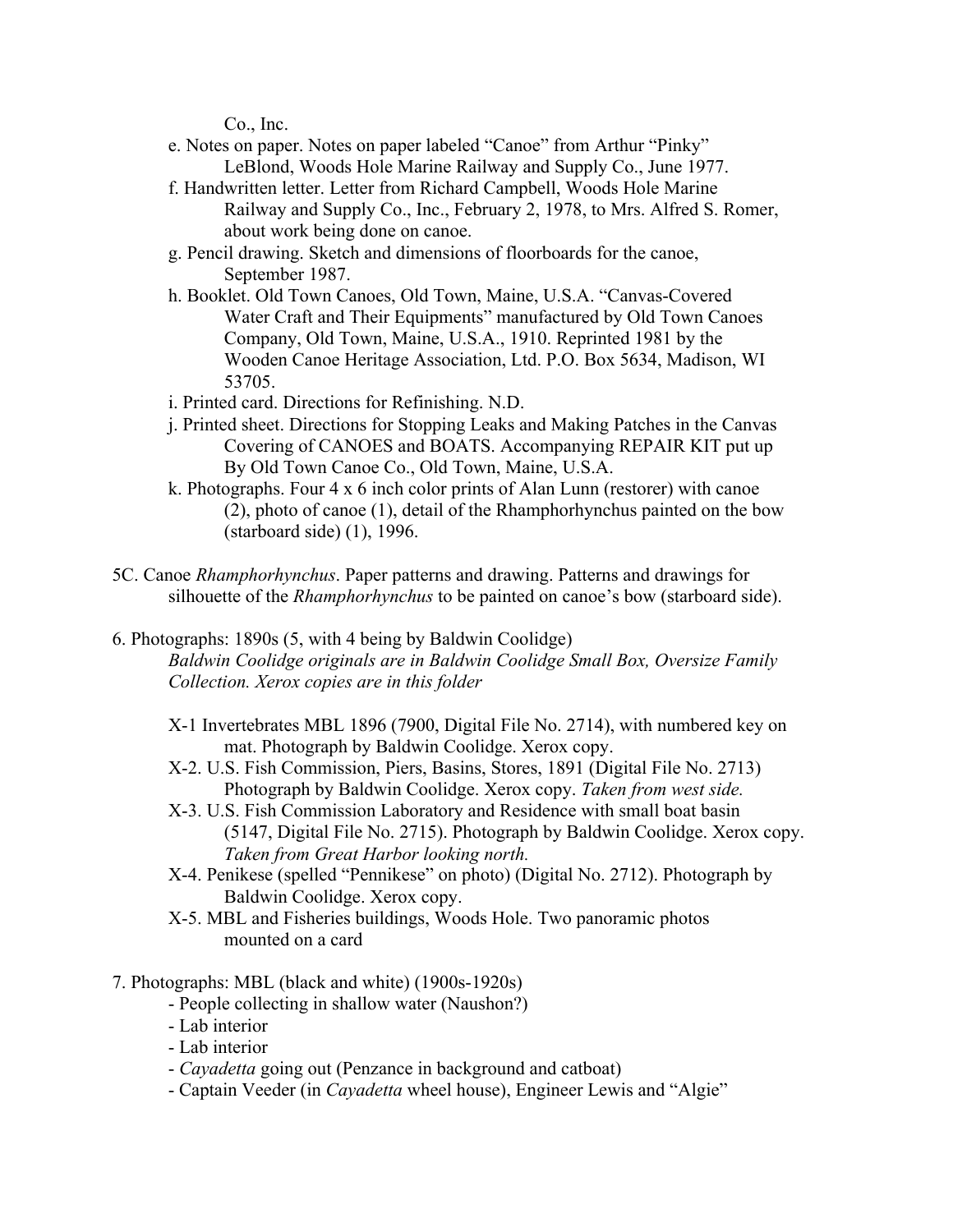- R.A. Bud(d)ington and Captain Veeder on the *Cayadetta*, 1916.
- F.R. Lillie (photo by Julian Scott)
- MBL (Supply Department? Mouse House?) with canoe rack, Eel Pond in background.
- U.S. Fish Commission buildings, looking southwest from Crane or Lillie
- Crane Building (MBL)

### 8. Postcards

Older postcards (hand-colored or b/w German photo postcards 1900-1920s Printed for Mrs. S.I. Snow, B.F. Eaton).

- Main Street, Woods Hole (looking west, Swift house over bridge view)
- Main Street, looking east (Meth. Church, Swift, hotel)
- Railroad square with Luscombe building and Eaton's
- View of Buzzards Bay Avenue with apartment house left ("Crow Hill")
- Railroad Station-Steamboat Landing
- Uncatena at wharf
- MBL Mess (on left) and U.S.F.C. buildings
- MBL: Old Main (from Crane?), Penzance in distance
- MBL: Old Main from "garbage beach"
- MBL Mess on right and U.S.F.C. left
- Candle House and bake house
- Main Street looking east with carpenter shop on right, Great Harbor
- "Lake View" (Eel Pond) looking west at MBL

Newer postcards (b/w and color)

- Nobska Light (aerial)
- Penzance Point (aerial)
- Aerial of Woods Hole with Eel Pond and village (b/w)
- Aerial of Woods Hole with Eel Pond and village (colored)
- Cottage with flowers (b/w). Postcard sent to Hope Hibbard, 1948.
- Coast Guard Station, Little Harbor (b/w). Postcard sent to Hope Hibbard, 1948.
- Harbor view somewhere between Falmouth and Falmouth Heights (colored)
- West Chop Light (Martha's Vineyard Island) (colored). Postcard sent to Hope Hibbard, 1950.
- Falmouth Road Race, Woods Hole Road near Sands of Time. Photo by Hugo Poisson (colored).
- Nobska Light House. Hugo Poisson (colored).
- Little Harbor with buoy tender and Airplane House (colored).
- Aerial view of Woods Hole with Fisheries and MBL (after 1960) (colored).
- Harbor View Fish Market and Clam Shack (colored drawing), Falmouth.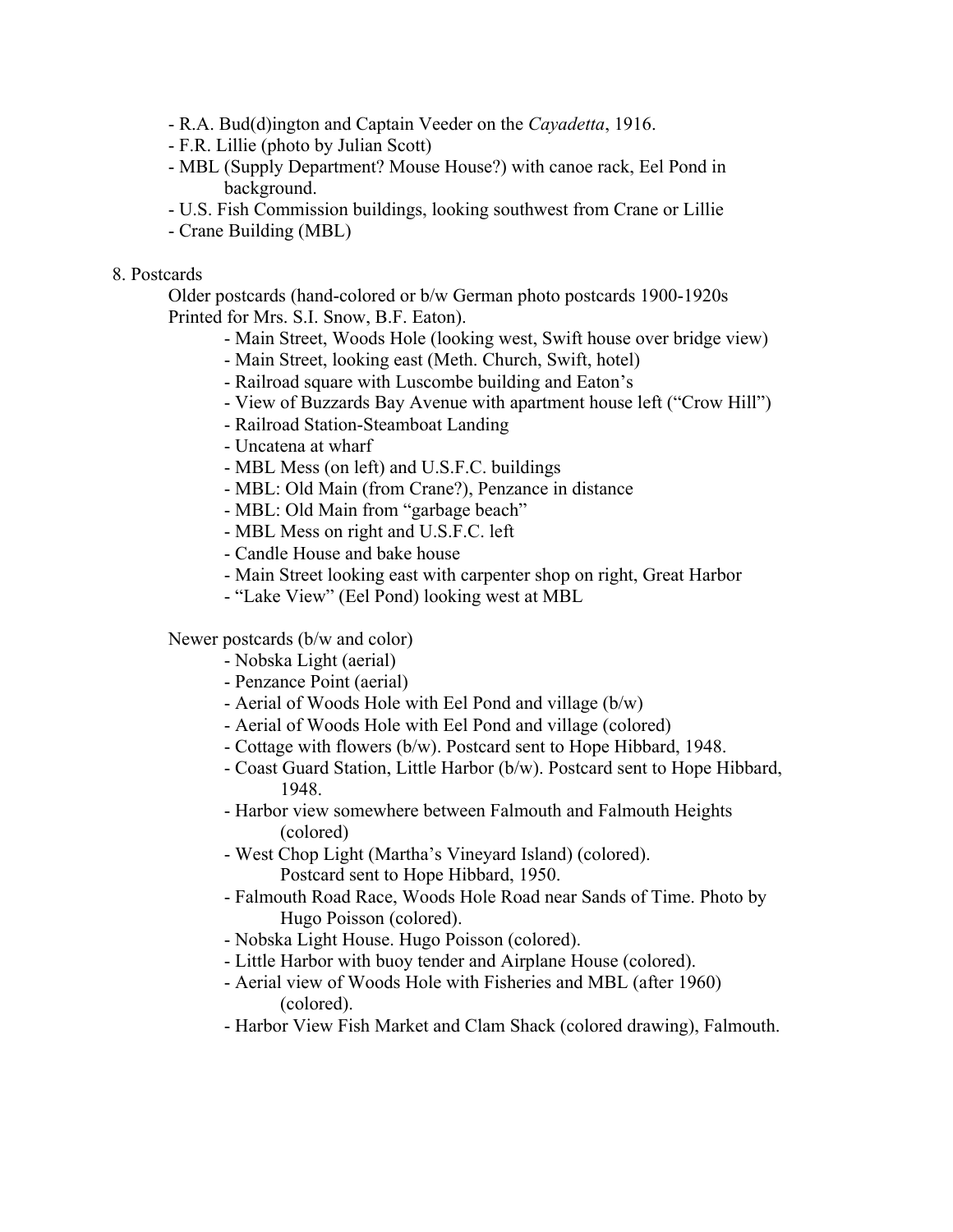- 9. Photo albums (four), 1917-1929. Xerox copies. **Digital file numbers 2123-2459.** *Original photo identifications on the few which were written are very hard to read.*
- 10. Photographs: Woods Hole 1920s, 1930s.
	- MBL
	- $-$  U.S.F.C.
	- Great Harbor and ferries
	- Misc. Woods Hole scenes
- 11. Photographs: Hope Hibbard, Ruth Hibbard and 37 Buzzards Bay Avenue, 1980s.
- 12. Booklet. "Songs and Poems of Woods Hole," 1921. Small booklet with blue print. Collected by Donnell B. Young. Printed by The Book Shop, Woods Hole, Mass., 1921.
- 13. Booklet. "Songs of the MBL," 1921. 1<sup>st</sup> edition, Fragile cover! (with horseshoe crab line drawing design)
- 14. Booklet. "Songs of the MBL," 1922. 2nd edition.
- 15. Booklet. "Songs of the MBL," 1922. 2nd edition. Acc. No. 96-27.2
	- covered music book, complete Fragile cover!
		- complete set of pages without cover
		- two extra copies of page 15
- 16. Song sheets (handwritten and typed) Very fragile!
- 17. Reprints of booklets of Winterton Curtis:
	- a. Booklet. "State of Maine" by Winterton Curtis, 1955.
	- b. Booklet. "Yankee Boy On the Oregon Trail," 1955.
	- c. Booklet. "Good Old Summertime at the MBL," 1955.
- 18. Woods Hole and area ephemera
	- reprint: Penikese Island, reprint of newspaper from July 9, 1873.
	- pamphlet: Oceanography, Woods Hole Oceanographic Institution, n.d.
	- pamphlet: Dedication of The Laboratory of Oceanography and Oceanographic Convocation, June 21 to June 25, 1954, Woods Hole, Massachusetts (dedication of Smith Lab)
	- folded card: The Falmouth Historical Society
	- pamphlet: West Parish Meetinghouse, 1717-1954, West Barnstable, Massachusetts
	- printed wedding invitation: Wedding of Anne Gurewich to Dr. Edwin Earl Gordon, June 10, 1956.
	- excerpt: Growth. Article on WHOI property acquisitions, and aerial view of Water Street campus and area, 1960s (?).
	- reprint: "Why Is This Man Smiling?" about Albert Szent-Gyorgyi, 1978.
	- postcard: Fishmonger's Cafe postcard,
	- business card: Zippers Mr. Fixit